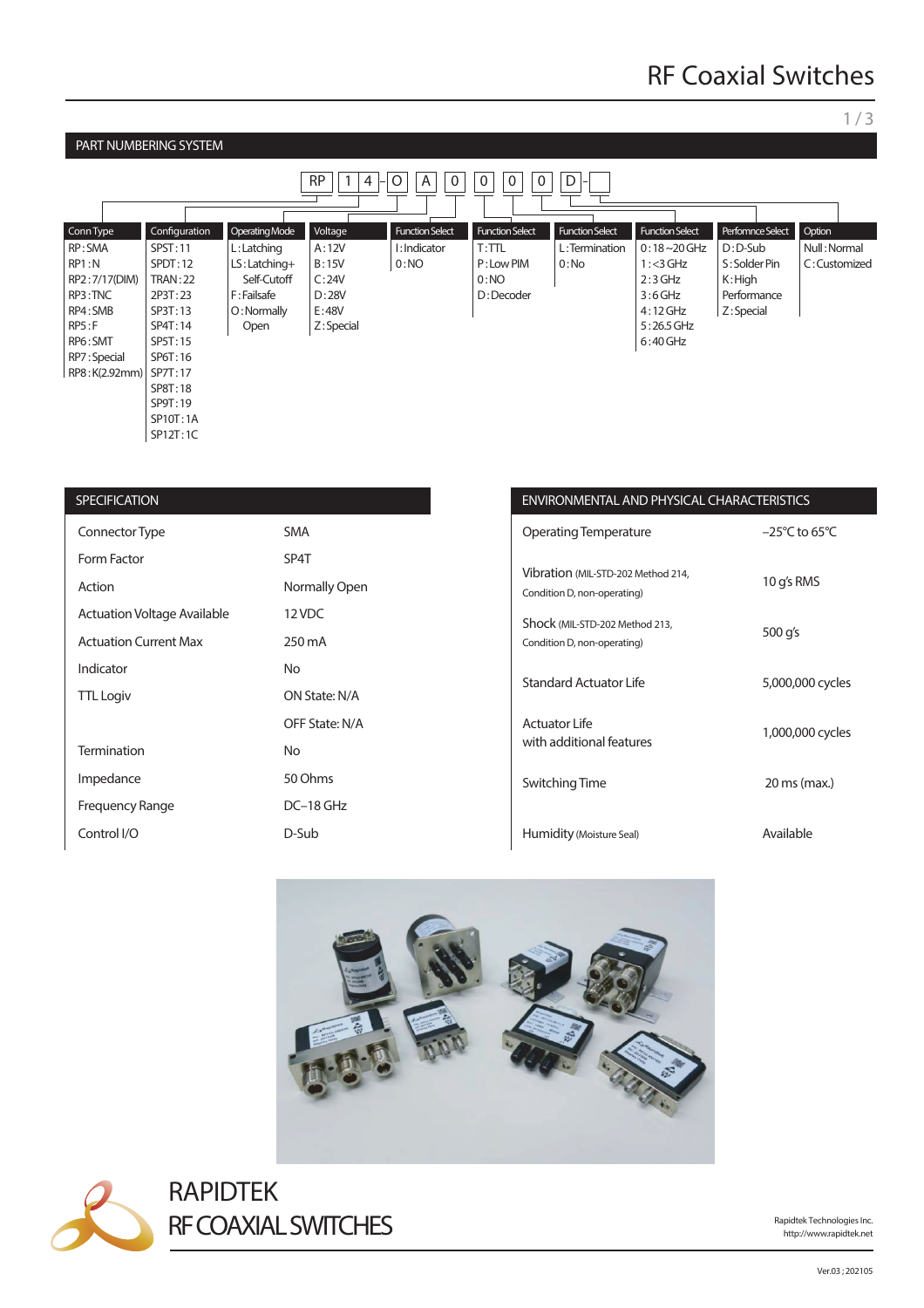|                             |              |              |               | 2/3 |
|-----------------------------|--------------|--------------|---------------|-----|
| PERFORMANCE CHARACTERISTICS |              |              |               |     |
| Frequency                   | $DC - 6 GHz$ | $6 - 12$ GHz | $12 - 18$ GHz |     |
| Insertion Loss, dB, Max.    | 0.2          | 0.4          | 0.5           |     |
| Isolation, dB, Min.         | 70           | 60           | 60            |     |
| VSWR, Max.                  | 1.25:1       | 1.40:1       | 1.50:1        |     |

## PINOUT & LOGIC TABLE

# Pin No.

| 1. INPUT 1 | $5 - 8$ . | N/C  |
|------------|-----------|------|
| 2. INPUT 2 | 9.        | -COM |
| 3. INPUT 3 |           |      |
| 4. INPUT 4 |           |      |

| <b>TERMINALS</b>                      | <b>RF PATH</b> |            |            |            |
|---------------------------------------|----------------|------------|------------|------------|
| <b>D-SUB PIN</b><br><b>ASSIGNMENT</b> | J1             | J2         | J3         | J4         |
|                                       | ON             | <b>OFF</b> | <b>OFF</b> | <b>OFF</b> |
| 2                                     | <b>OFF</b>     | ON         | <b>OFF</b> | <b>OFF</b> |
| 3                                     | <b>OFF</b>     | <b>OFF</b> | ON         | <b>OFF</b> |
|                                       | <b>OFF</b>     | <b>OFF</b> | <b>OFF</b> | ON         |



http://www.rapidtek.net